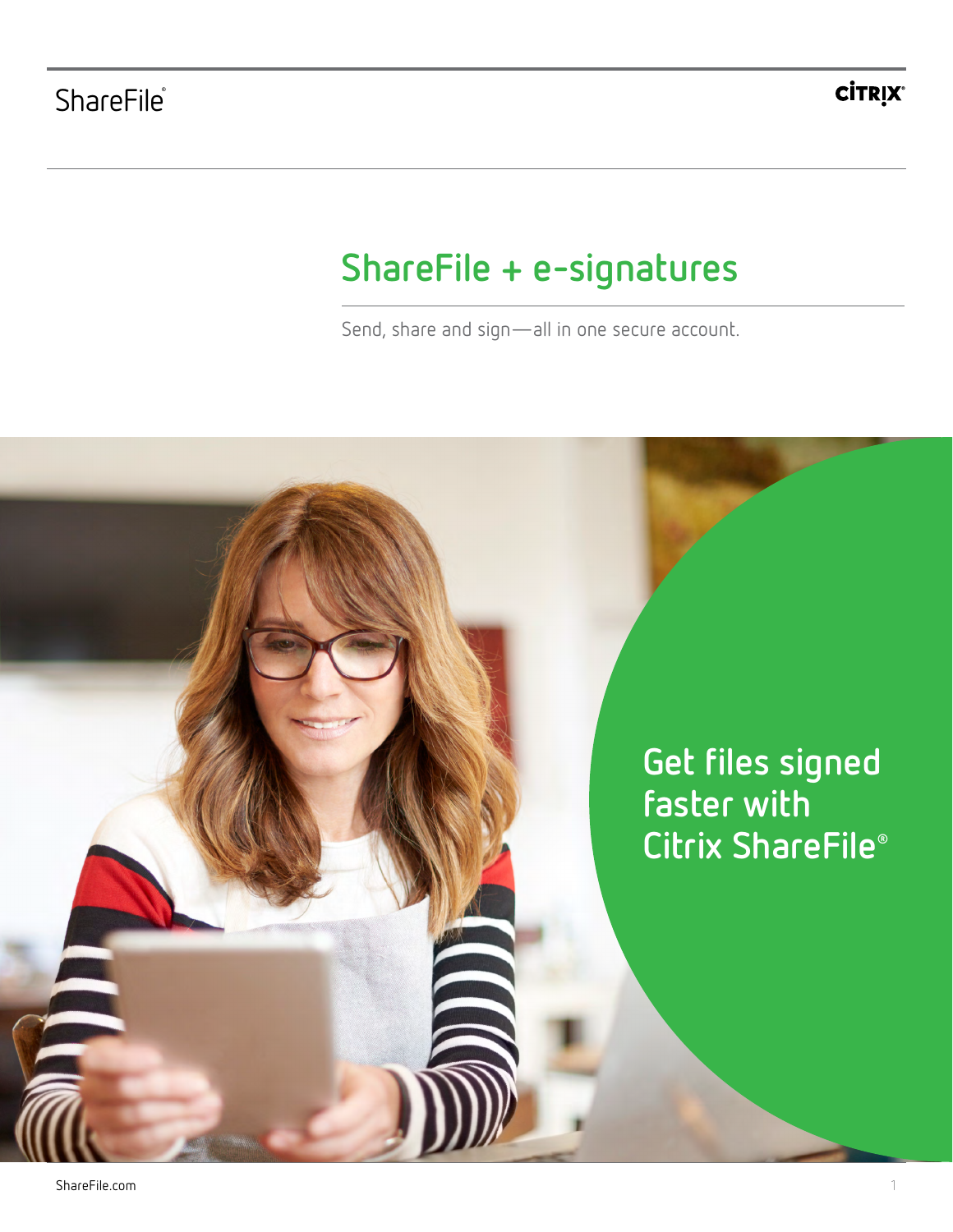

# Admin time cut by 93%

Legally binding outcomes

Signing from any device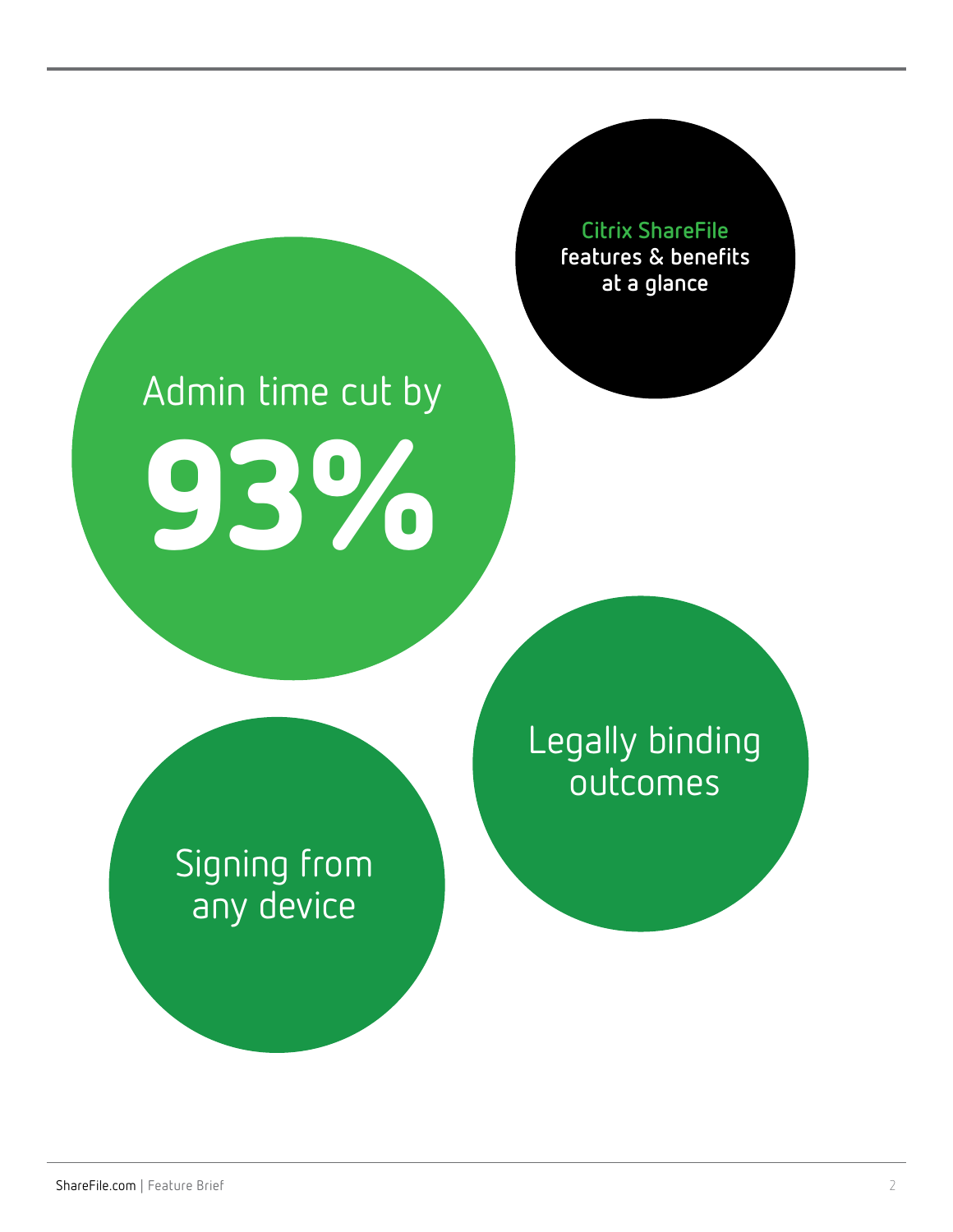## **Secure file sharing and storage**

### **Send any file size from any device, any time.**

#### **File sharing without the limits**

Easily send documents, files and folders of any size in a few quick clicks. No more cumbersome FTP, CDs or thumb drives required.

#### **Business-class security and reliability**

Keep client and business information safe with bank-level data encryption and more than 25 customizable security settings.

#### **Anytime access**

Get to client files from anywhere, on any computer or mobile device.

#### **Unlimited cloud storage**

Put as many files, forms and client documents in your account as you choose—with ShareFile, you get an unlimited amount of space in the cloud.

#### **Compliance support you can trust**

Get support for your compliance with regulations and guidelines that can affect your industry, including HIPAA, HITECH, FINRA, CFPB, bar association ethics rules and more.

#### **Streamlined client collaboration**

Use a custom-branded portal to give clients a secure a way to access their files.

#### **Automated file versioning**

Keep track of changes to files in your account and access older versions of files as needed.

#### **Simplified folder templates**

Create a default set of subfolders that you can add to new or existing folders on your account—it's a faster way to set up new clients and access frequently used subfolders.

#### **Remote wipe**

Lock and wipe ShareFile data from any lost or stolen device to keep your data safe no matter what happens.

#### **Enhance control and visibility**

Determine how long files are available for download and receive notification once files are received.

#### **Convenient tracking capabilities**

Use workflow audit trails, configurable permissions and intuitive reporting tools to get insight into and control over who is accessing data and how often.

#### **Multi-factor authentication**

Safeguard data with two-step verification methods, such as form and token-based authentication as well as SMS, voice and backup codes for account entry.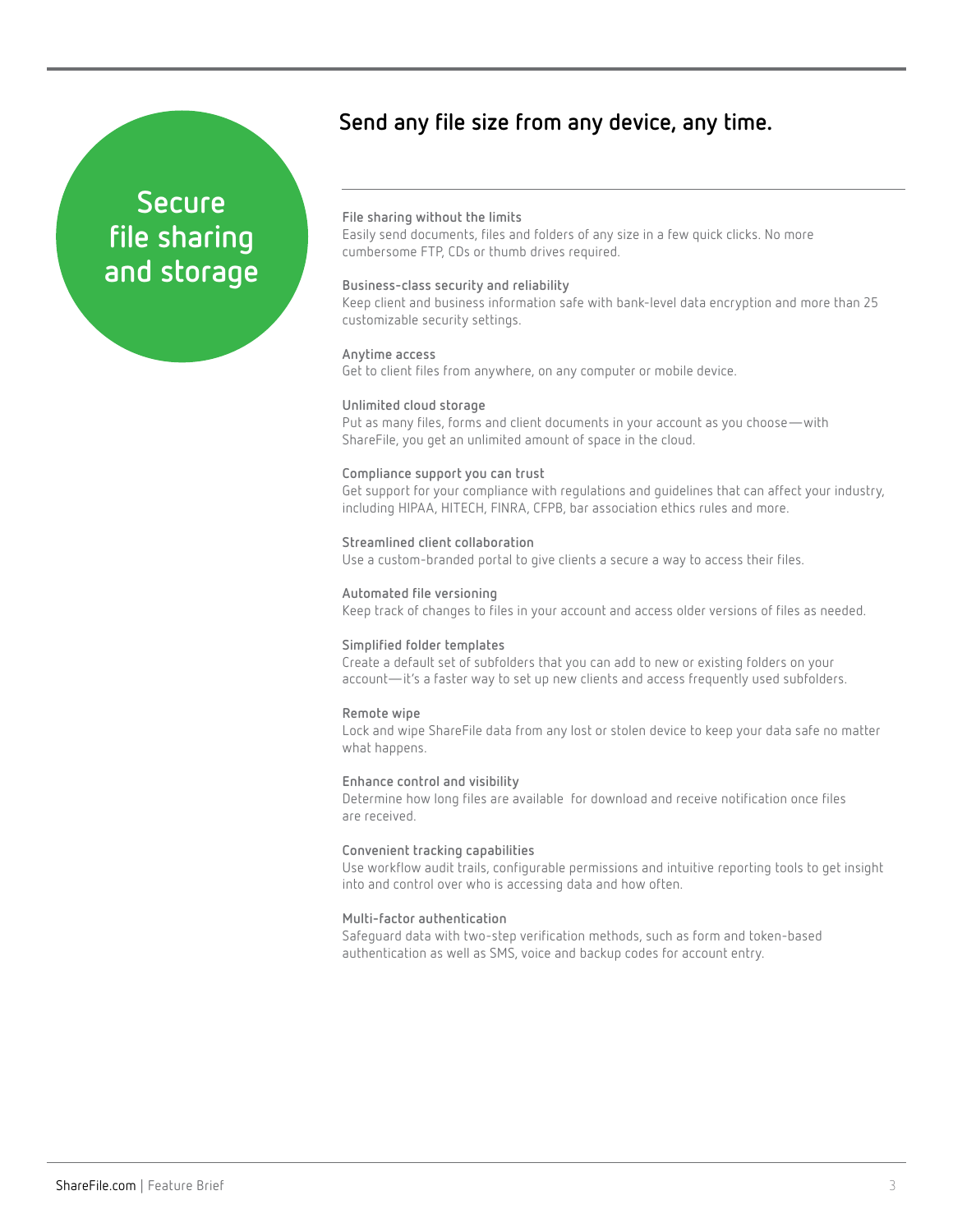## **Get contracts, NDAs, and more signed fast.**

## **Simple e-signatures**

#### **Documents signed in seconds**

Cut your admin time by up to 93% with powerful e-signatures that fit right into your workday.

#### **Legally binding signatures**

Know your electronic contracts will have the same legal validity of pen-and-paper documents when executed in compliance with e-signing laws.

#### **Bank-level security**

Keep your e-signed documents protected by up to 256-bit SSL encryption when in transit and with AWS cloud infrastructure.

#### **Powerful collaboration capability**

Get many documents signed by one party or one document signed by many. You can even specify the signing order.

#### **Freedom on any device**

Use your PC, Mac, iPhone, iPad, Blackberry or any Android device—no downloads, no plugins, no hassle.

#### **One-click document preparation** Set up your document in just one click with our one-of-a-kind automatic field detection.

**Forms filled out flawlessly** Need to gather some information? Add text fields, date boxes, checkboxes and more.

**Step-by-step guided signing** Reduce errors and omissions with ourr intuitive navigation flag and live progress bar.

**Team-wide collaboration** Share templates with your team members, view usage statistics, and generate reports.

#### **Unparalleled authenticity**

Work confidently with password-protected logins, SHA-2 Digital Fingerprints, biometric data capture, and more.